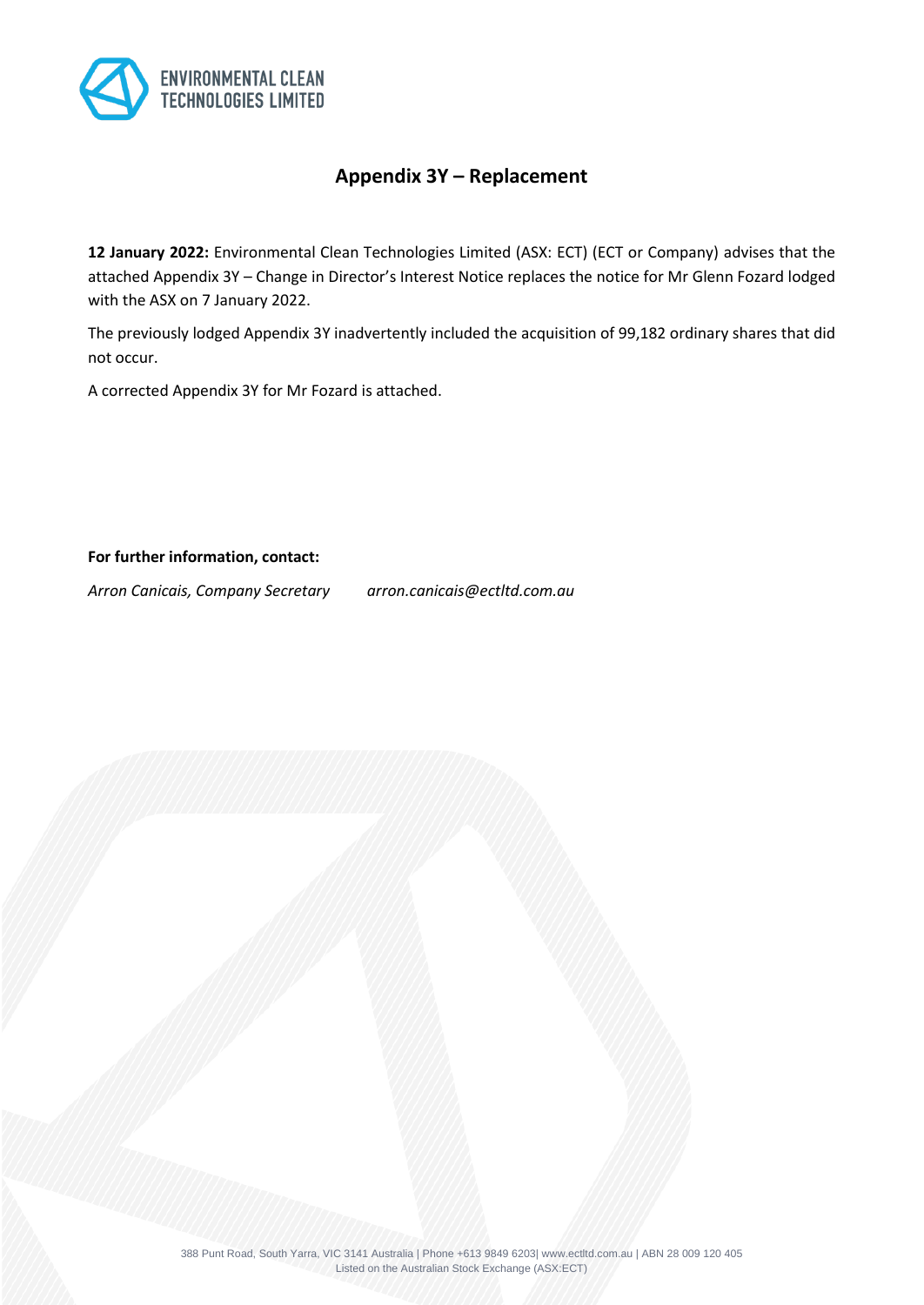# **Appendix 3Y**

*Rule 3.19A.2*

# **Change of Director's Interest Notice**

*Information or documents not available now must be given to ASX as soon as available. Information and documents given to ASX become ASX's property and may be made public.*

Introduced 30/09/01 Amended 01/01/11

| <b>Name of entity:</b> Environmental Clean Technologies Limited |
|-----------------------------------------------------------------|
| <b>ABN: 29 009 120 405</b>                                      |

We (the entity) give ASX the following information under listing rule 3.19A.2 and as agent for the director for the purposes of section 205G of the Corporations Act.

| <b>Name of Director</b> | Glenn Fozard |
|-------------------------|--------------|
| Date of last notice     | 22 June 2021 |

#### **Part 1 - Change of director's relevant interests in securities**

*In the case of a trust, this includes interests in the trust made available by the responsible entity of the trust*

Note: In the case of a company, interests which come within paragraph (i) of the definition of "notifiable interest of a director" should be disclosed in this part.

| <b>Direct or indirect interest</b>                                                                                                                           | Direct and<br>٠<br>Indirect<br>٠                                                                                                                                                                                                                                               |  |
|--------------------------------------------------------------------------------------------------------------------------------------------------------------|--------------------------------------------------------------------------------------------------------------------------------------------------------------------------------------------------------------------------------------------------------------------------------|--|
| Nature of indirect interest<br>(including registered holder)<br>Note: Provide details<br>of<br>the<br>circumstances giving rise to the<br>relevant interest. | Fozard Investments Pty Ltd (SMSF) – an entity of<br>$\blacksquare$<br>which Mr Fozard is a Trustee<br>Anne Fozard, as trustee for a family trust<br>$\blacksquare$                                                                                                             |  |
| Date of change                                                                                                                                               | 30 June 2021, 13 October 2021 and 30 December 2021                                                                                                                                                                                                                             |  |
| No. of securities held prior to<br>change                                                                                                                    | Direct<br>$\blacksquare$<br>$\circ$ ECT - 3,806,668<br>$ECTOE - 400,000$<br>$\circ$<br>Fozard Investment Pty Ltd (SMSF)<br>$\circ$ ECT - 3,000,000<br>$ECTOE - 800,000$<br>$\circ$<br>Anne Fozard (as trustee)<br>$ECT - 2,000,000$<br>$\circ$<br>$ECTOE - 800,000$<br>$\circ$ |  |
| <b>Class</b>                                                                                                                                                 | ECT - Fully paid ordinary shares<br>٠<br>ECTOE - Options exercisable at \$0.003 on or<br>٠<br>before 17 February 2023                                                                                                                                                          |  |
| <b>Number acquired</b>                                                                                                                                       | Glenn Michael Fozard<br>$\bullet$<br>$\circ$ ECT - 4,058,082<br>$ECTOE - 4,000,000$<br>$\circ$<br>○ ECTOE $-102,223$<br>$ECTOE - 20,445$<br>$\circ$                                                                                                                            |  |

<sup>+</sup> See chapter 19 for defined terms.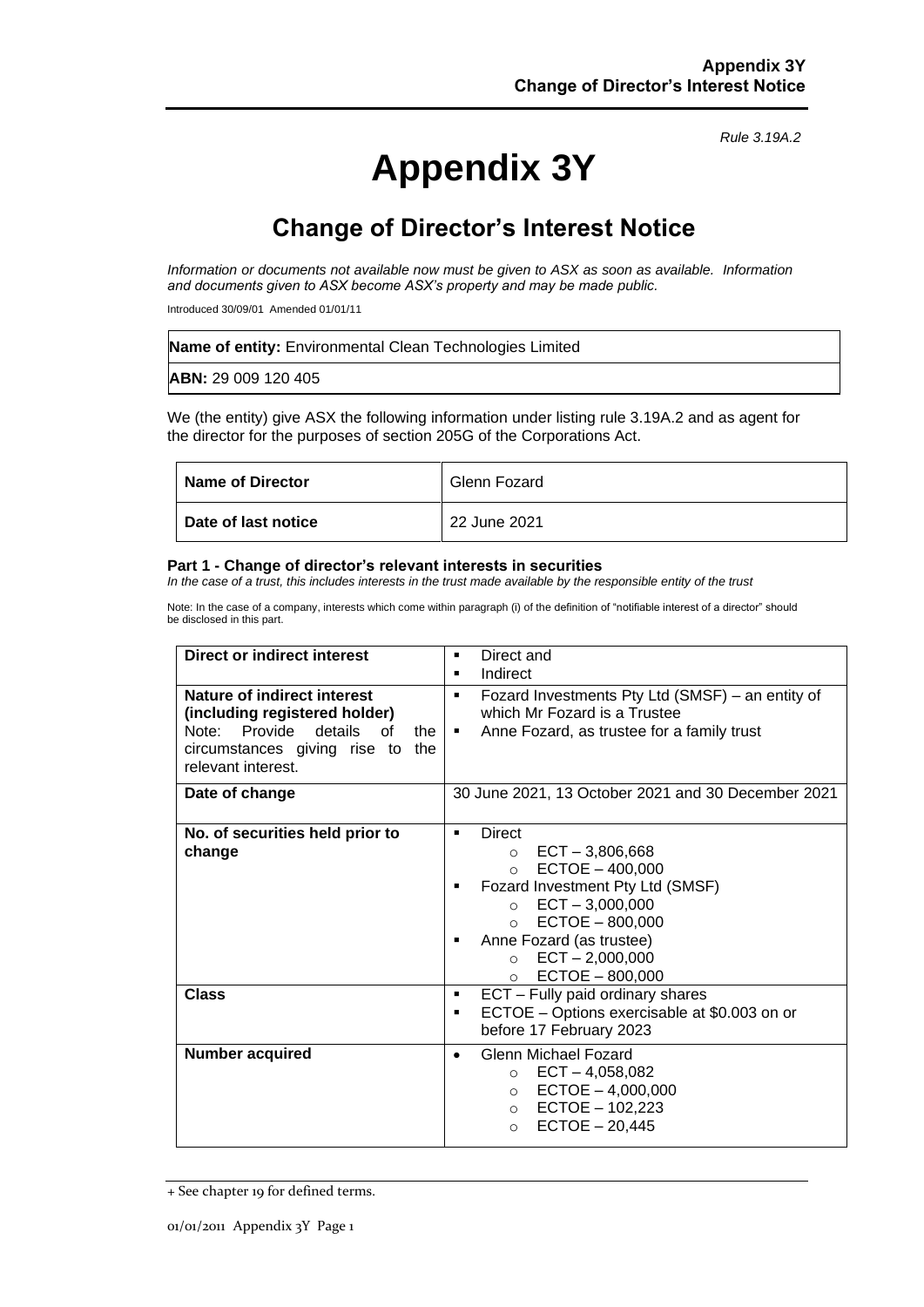| <b>Number disposed</b>                                                                                                                                                               | Nil                                                                                                                                                                                                                                                                                              |  |
|--------------------------------------------------------------------------------------------------------------------------------------------------------------------------------------|--------------------------------------------------------------------------------------------------------------------------------------------------------------------------------------------------------------------------------------------------------------------------------------------------|--|
| <b>Value/Consideration</b><br>Note: If consideration is non-cash,<br>provide details and<br>estimated<br>valuation                                                                   | \$40,000 for ECT shares and ECTOE based on the<br>٠<br>conversion of the promissory note.<br>Nil for the ECTOE movements in June and October<br>٠                                                                                                                                                |  |
| No. of securities held after change<br>(indirect)                                                                                                                                    | <b>Direct</b><br>$\bullet$<br>$ECT - 7,864,750$<br>$\Omega$<br>$ECTOE - 4,522,668$<br>$\Omega$<br>Fozard Investment Pty Ltd (SMSF)<br>٠<br>$ECT - 3,000,000$<br>$\Omega$<br>$ECTOE - 800,000$<br>$\Omega$<br>Anne Fozard (as trustee)<br>$\circ$ ECT - 2,000,000<br>$ECTOE - 800,000$<br>$\circ$ |  |
| Nature of change<br>Example:<br>on-market trade, off-<br>market trade, exercise of options,<br>issue of securities under dividend<br>reinvestment plan, participation in<br>buy-back | Shares and ECTOE quoted options issued upon<br>$\bullet$<br>conversion of promissory notes held as approved<br>by shareholders via resolutions 18 and 19 at the<br>2021 AGM held on 22 December 2021                                                                                             |  |

# **Part 2 – Change of director's interests in contracts**

Note: In the case of a company, interests which come within paragraph (ii) of the definition of "notifiable interest of a director" should be disclosed in this part.

| <b>Detail of contract</b>                                                                                                                                                      | <b>NA</b> |
|--------------------------------------------------------------------------------------------------------------------------------------------------------------------------------|-----------|
| <b>Nature of interest</b>                                                                                                                                                      | <b>NA</b> |
| Name of registered holder<br>(if issued securities)                                                                                                                            | <b>NA</b> |
| Date of change                                                                                                                                                                 | <b>NA</b> |
| No. and class of securities to<br>which interest related prior to<br>change<br>Note: Details are only required for a contract in relation<br>to which the interest has changed | <b>NA</b> |
| Interest acquired                                                                                                                                                              | <b>NA</b> |
| <b>Interest disposed</b>                                                                                                                                                       | <b>NA</b> |
| <b>Value/Consideration</b><br>Note: If consideration is non-cash, provide details and<br>an estimated valuation                                                                | NA        |
| Interest after change                                                                                                                                                          | <b>NA</b> |

<sup>+</sup> See chapter 19 for defined terms.